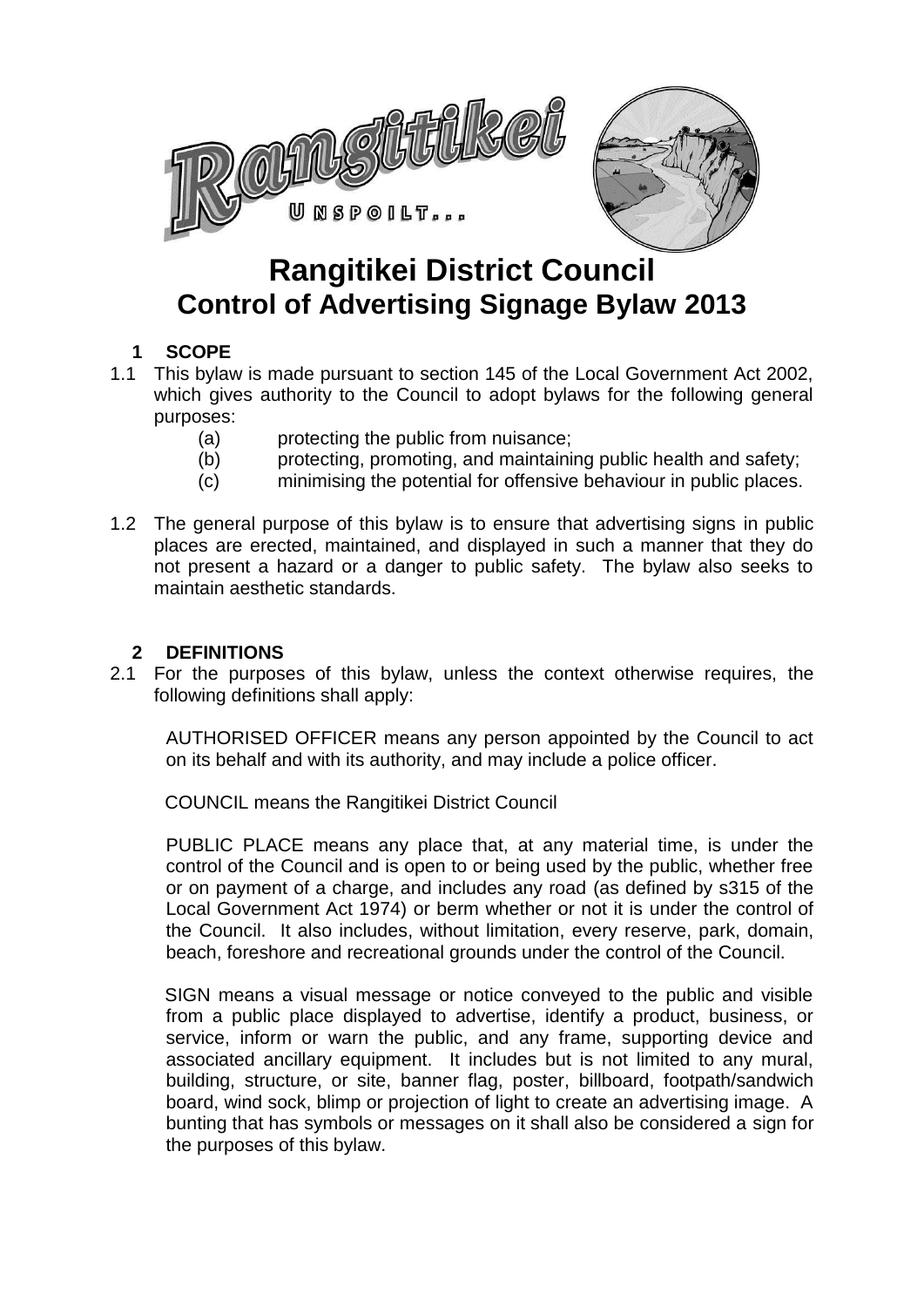TEMPORARY SIGN means any sign advertising any forthcoming event, which is continuously displayed for no more than 3 calendar months in any 1 year, and includes:

- (a) A parliamentary or local authority election, or candidates for any such election; or
- (b) Construction or development works on a building site or demolition site; or
- (c) An auction or the intention to sell or lease any land or premises; or
- (d) Any exhibition or entertainment event.
- 2.2 This bylaw does not apply to traffic, direction, information and naming signs erected by or with the approval of the Council, signs indicating hazardous substances used at a hazardous facility, signs erected pursuant to any statute or regulation, or to signs that require resource consent. This bylaw does not affect any conditions placed on signs by resource consent.

## **3 SERVING OF ORDERS AND NOTICES**

- 3.1 When this bylaw provides for an order to be made or a notice to be given, such order or notice shall be delivered to the person required to do or refrain from doing something, and may be delivered to them either personally or by sending the same by messenger, post, fax or email, to them at their lastknown place of abode or business.
- 3.2 If such person is absent from New Zealand the order or notice may be sent to their agent instead of to such person, in any manner mentioned in the last preceding subclause.
- 3.3 If the order or notice relates to any land or building, and the owner is not known or is absent from New Zealand and has no known agent in New Zealand, the order or notice may be served on the occupier (or anyone else in occupation) of the land or building. If there is no occupier, the order or notice may be affixed to a conspicuous part of the land or building without naming the owner or occupier.
- 3.4 Where an order or notice is sent by registered post it shall be sent so as to arrive in the due course of post on or before the latest time on which such order or notice is required to be served.

## **4 POWERS**

4.1 Every person who obstructs or hinders any such authorised officer or authorised agent in the exercise of their powers under this bylaw shall be liable to prosecution for an offence against this bylaw.

## **DISPENSATION**

4.2 Where in the opinion of the Council or an authorised officer full compliance with any of the provision of this bylaw would needlessly or injuriously affect any person or the course or operation of the business of, or be attended with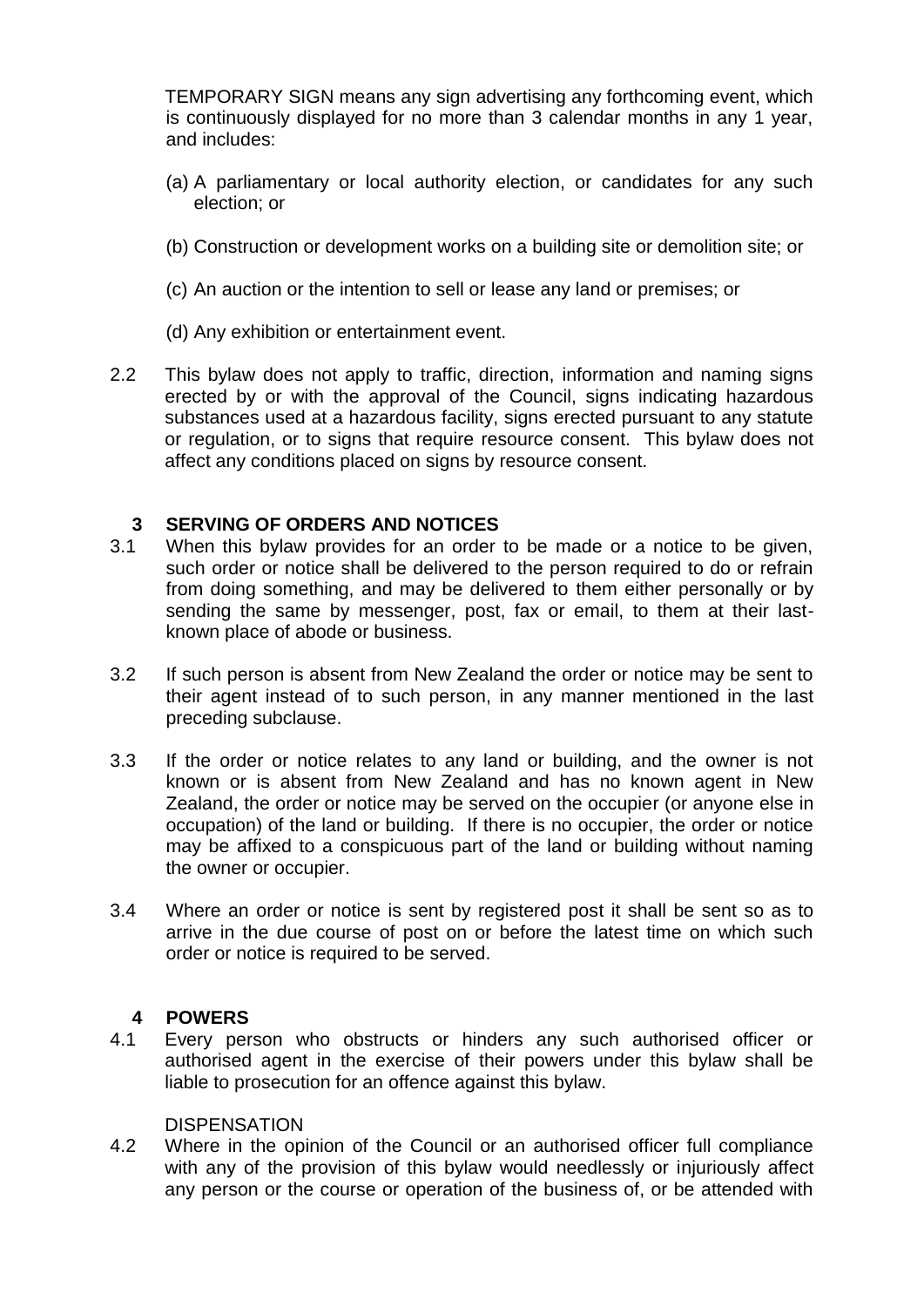loss or inconvenience to any person without any corresponding benefit to the community, the Council or an authorised officer may, on the special application of that person, dispense with the full compliance with the provisions of this bylaw.

4.3 Provided that any other terms or conditions (if any) that the Council or an authorised officer may deem fit to impose shall be complied with by such person.

#### **5 OFFENCES AND PENALTIES**

5.1 Any breach of this bylaw is an offence and liable to summary conviction and a fine not exceeding \$20,000.

#### **6 GENERAL REQUIREMENTS FOR SITING OF SIGNS**

- 6.1 No person shall:
- (a) Display or erect any sign visible from a public place which does not comply with this bylaw or with any provisions set out in the District Plan under the Resource Management Act 1991, except where:
	- (i) A resource consent has been granted for that sign, or
	- (ii) An exemption to the requirements of this bylaw has been granted by the Council or an authorised officer; or
	- (iii) The sign is exempted by clause 2.2 of this by law
- (b) Place any poster on any building or structure without the permission of the owner or occupier of that building or structure unless it is a designated poster board;
- (c) Erect any sign identified in this bylaw as requiring a building consent before that building consent is issued;
- (d) Place or allow to remain in place any sign which explicitly or implicitly:
	- (i) Is discriminatory or advocates discrimination based on one or more of the prohibited grounds of discrimination set out in the Human Rights Act 1993;
	- (ii) Is objectionable within the meaning of the Films, Videos and Publications Classification Act 1993;
	- (iii) Is offensive, threatening or insulting; or
	- (iv) Incites or counsels any persons to commit any offence.
- 6.2 The Council may prescribe fees for the assessment of any sign that is required to, but does not comply with this bylaw.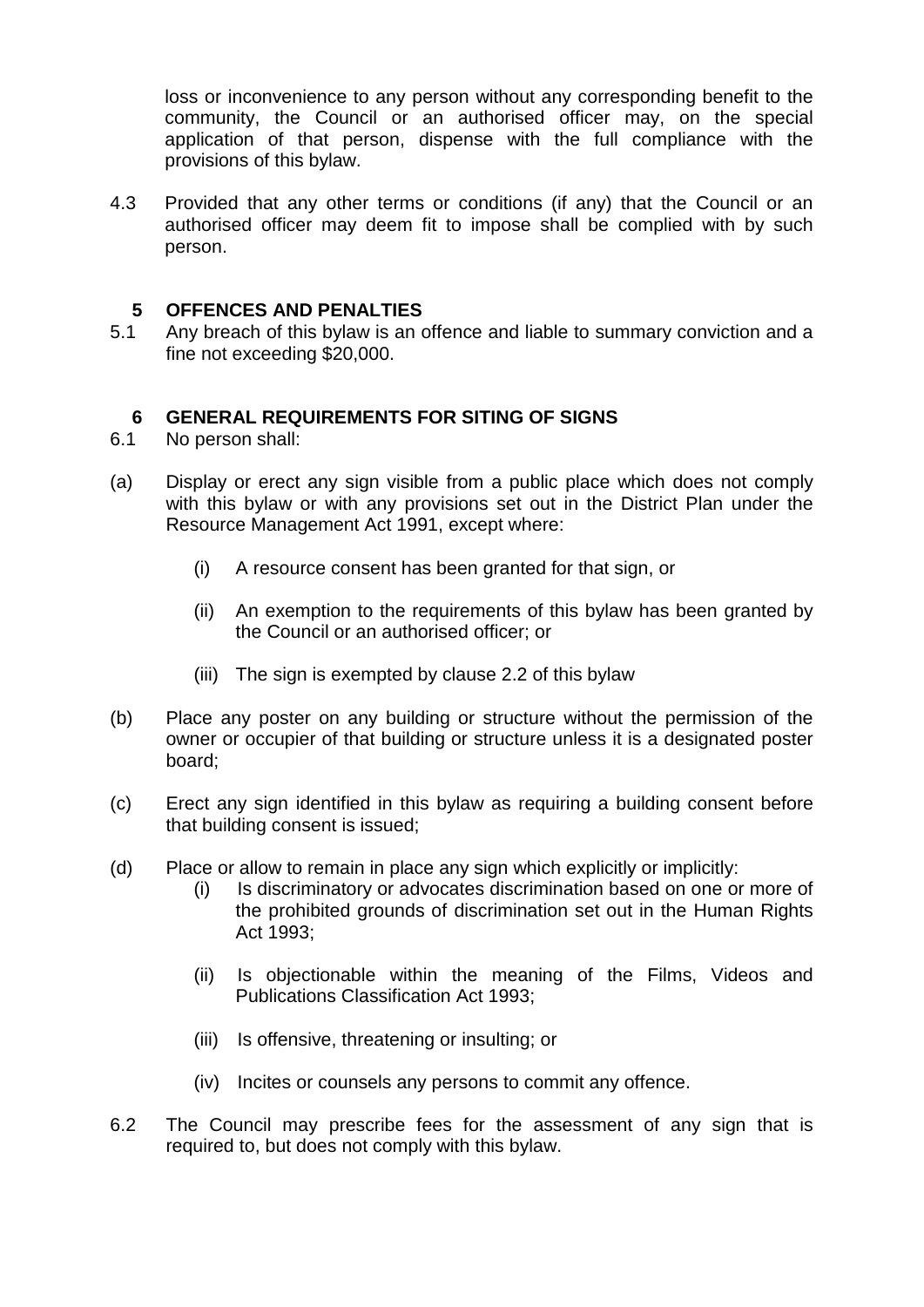## **7 SIGNS ON OR OVER ROADS, FOOTPATHS AND PUBLIC PLACES**

- 7.1 Except as otherwise provided by this bylaw no person shall place any sign in such a position as to be on, or project over any road, private street, or public place unless the prior permission of the Council or any authorised officer (or New Zealand Transport Agency in the case of State Highways) has been obtained.
- 7.2 All signs suspended from verandas over roads or public places on commercial/industrial/business zoned land shall be:
	- (a) No closer than 2.4m to the footpath beneath the sign;
	- (b) Set back at least 600mm from an imaginary vertical line from the road kerb;
	- (c) If located on the veranda fascia, be not more than 900mm in depth, or protrude more than 200mm from the fascia;
	- (d) If located under the veranda fascia, at right angles to the fascia line, and be limited to one per site;
	- (e) If located on top of the veranda, be more than 1.2m high, not more than 1.8m<sup>2</sup> in area and limited to one per site; and
	- (f) Advertise only businesses, services and products located on the site of the sign.

## **8 SIGNS AND FLAGS ON FOOTPATHS**

- 8.1 No person may display a footpath sign or flag sign on a footpath unless:
	- (a) The sign advertises a business or relates to the business activity; and
	- (b) There is not more than one flag sign or footpath sign for each business; and
	- (c) The sign is located adjacent to the business to which it relates; and
	- (d) The sign is not displayed when the business is not open to the public, and
	- (e) There is a minimum width of footpath free from obstruction of 1.5 metres
	- (f) The footpath sign or flag sign is placed immediately adjacent to the footpath kerb, and does not protrude onto the road; and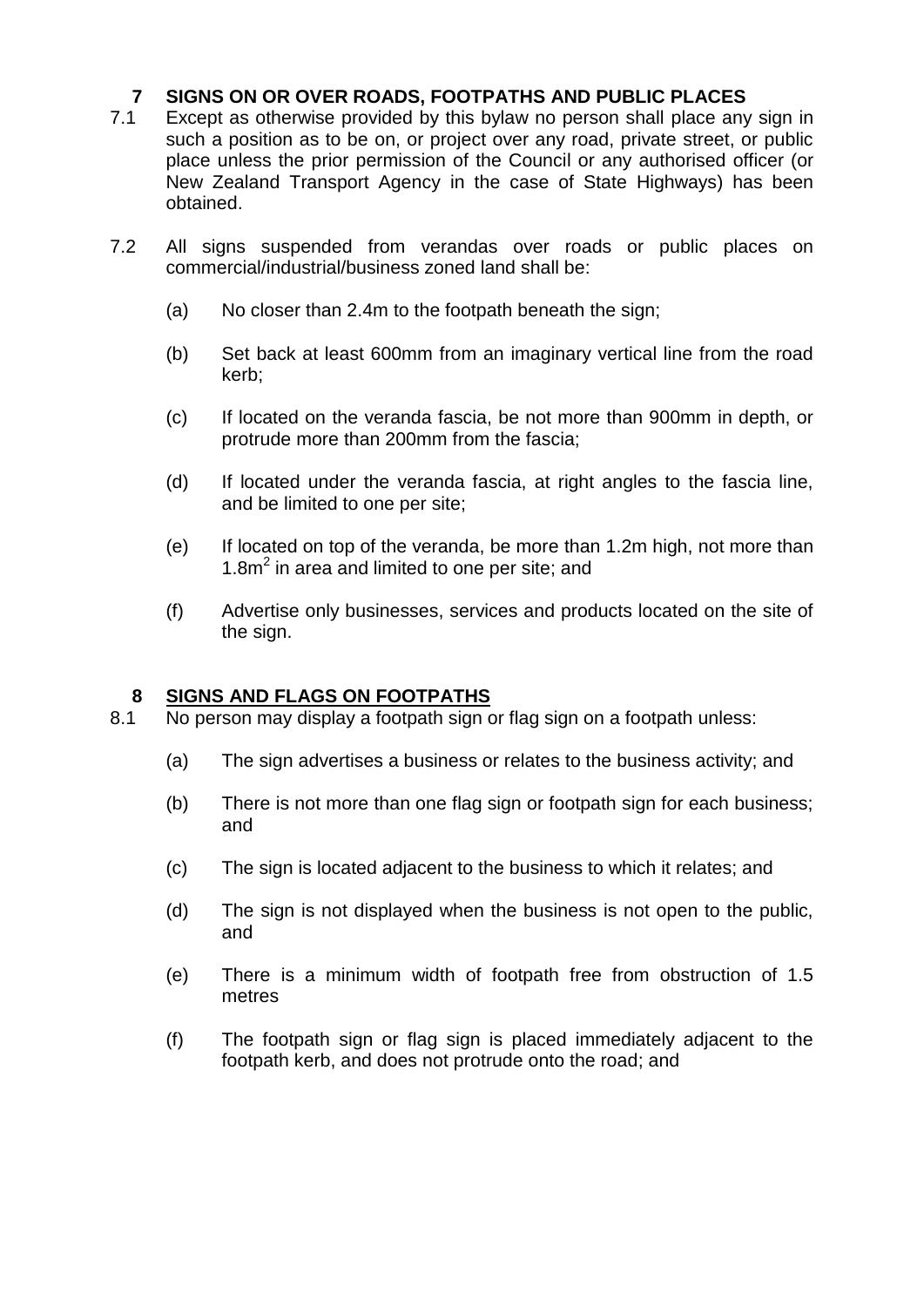(g) The sign complies with the following specifications:

| <b>Footpath sign</b> |            |
|----------------------|------------|
| Maximum height       | 1.0 metres |
| Maximum width        | 0.6 metres |
| Maximum base spread  | 0.6 metres |

| Flag sign               |            |
|-------------------------|------------|
| Maximum height          | 2.0 metres |
| Maximum width           | 0.9 metres |
| Maximum base spread     | 0.6 metres |
| Maximum flagpole height | 3.0 metres |

## **9 SIGNS AFFECTING TRAFFIC SAFETY**

- 9.1 No sign shall be placed or be allowed to remain where in the opinion of the Council or an authorised officer (or New Zealand Transport Agency in the case of State Highways) that sign would:
	- (a) Obstruct or be likely to obstruct the view of any corner, bend, intersection, vehicle crossing, traffic sign or traffic signal;
	- (b) Distract unduly or be likely to distract unduly the attention of road users;
	- (c) Resemble or likely to be confused with any traffic sign or signal;
	- (d) Give rise to excessive levels of glare, use flashing or revolving lights or use reflective materials that may interfere with a road users vision;
	- (e) Invite drivers to turn so close to a turning point that there is no time to signal and turn safely;
	- (f) Constitute or be likely to constitute in any way a danger to road users.

## **10 GENERAL REQUIREMENTS FOR CONSTRUCTION AND MAINTENANCE OF SIGNS**

- 10.1 All signs and their supporting structures shall be constructed, fixed, placed and maintained in a manner so they do not pose a danger to property or the public. This shall be the responsibility of the sign owner and the owner of the land or building on which the sign is placed.
- 10.2 The following signs and their supporting structures may require a building consent prior to their erection:
	- (a) Free standing signs where the maximum height is 3m or more above ground level, or where the sign surface area exceeds  $6m^2$ ;
	- (b) Signs suspended clear of any building where the total weight of the signs and supports exceeds 50 kg or where the sign area exceeds  $2m^2$ ;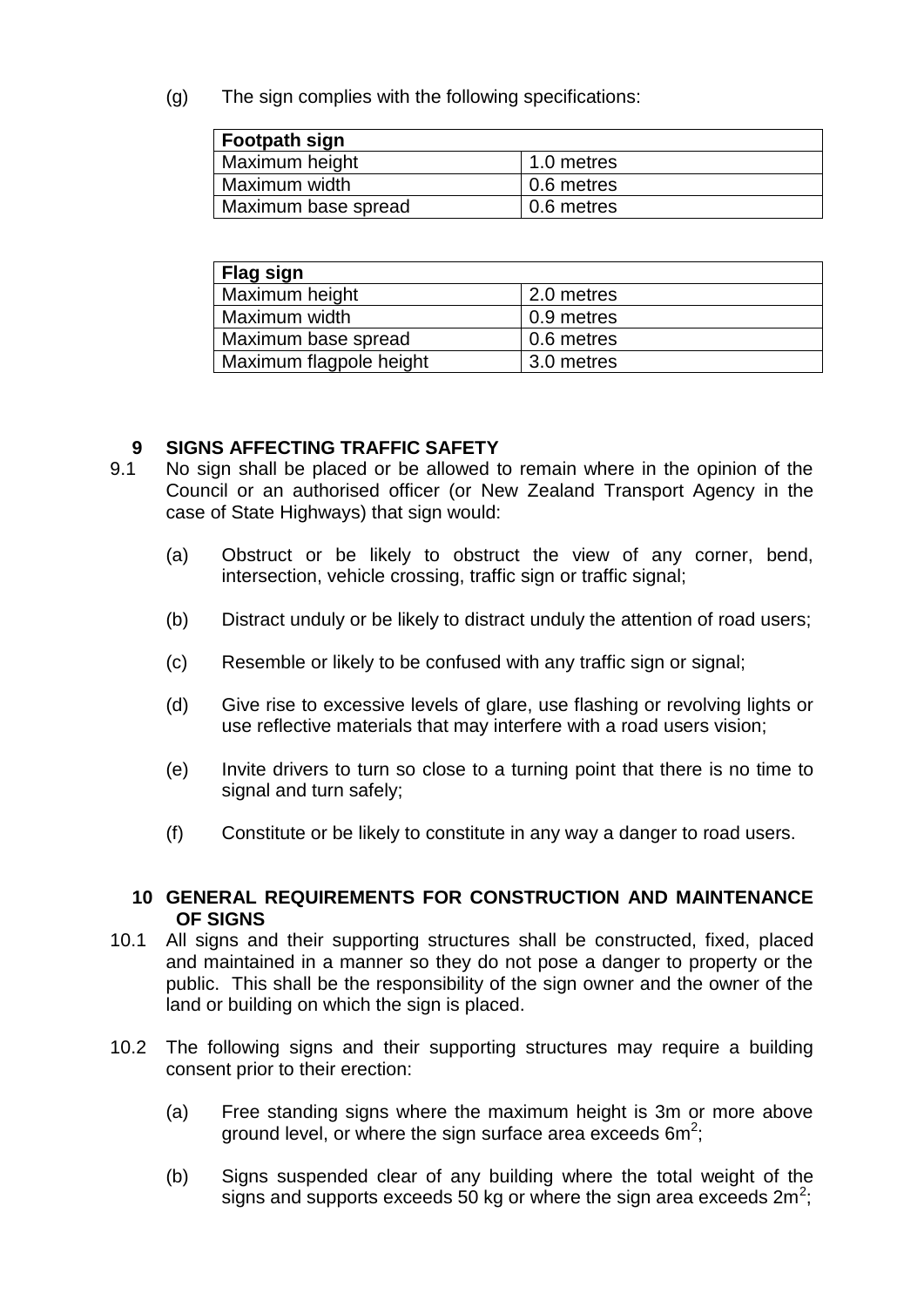- (c) Signs attached to the face of any building where the total weight of sign and supports exceeds 50 kg;
- (d) Veranda signs where the total weight of signs and supports exceed 50 kg but is less than 250 kg or is supported at less than four locations:
- (e) All banners with a surface area exceeding  $12m^2$ ;
- (f) All flags with a surface area exceeding  $4.5m^2$ ;
- 10.3 A building consent is not required for the construction of a sign designed by a professional chartered engineer.

## **11 LIGHTING OF SIGNS**

- 11.1 Subject to 10.2 and 10.3 below, no illuminated sign shall produce more than 1000 cds/m2 for signage areas less than 10m2 and not more than 800 cds/m2 for areas equal to or greater than  $10m2$  (cds/m2 = candelas per square metre).
- 11.2 No illuminated sign located in a rural environment shall produce more than 600 cds/m2 for signage areas less than 10m2, and 400 cds/m2 for signage areas equal to or greater than 10m2.
- 11.3 Any sign the face of which is at a 90° axis to the road or within 20m of a road and 20° of either side of a driver's line of sight, or at road intersections, shall confirm to the lower luminance levels as required for rural areas.
- 11.4 With the exception of neon signs, the lighting filament used to light any sign shall not be visible from ground level except where approved by an authorised officer.

## **12 SIGNS ON PARKED VEHICLES**

- 12.1 Subject to clause 12.2, no person shall display any advertising material on a vehicle whether stationary or moving on a road, where that vehicle is being used primarily for the purpose of exhibiting advertising material thereon.
- 12.2 Clause 12.1 does not apply to any advertising material on a stationary or moving vehicle where that advertising material is permitted as a condition of a licence to trade in a public place issued by the Council, or where the advertising material relates to the business that owns the vehicle.

## **13 TEMPORARY SIGNS**

13.1 Any temporary sign shall comply with the rules about the number, size, and type of signs, contained in the Rangitikei District Plan for the zone in which the sign is erected.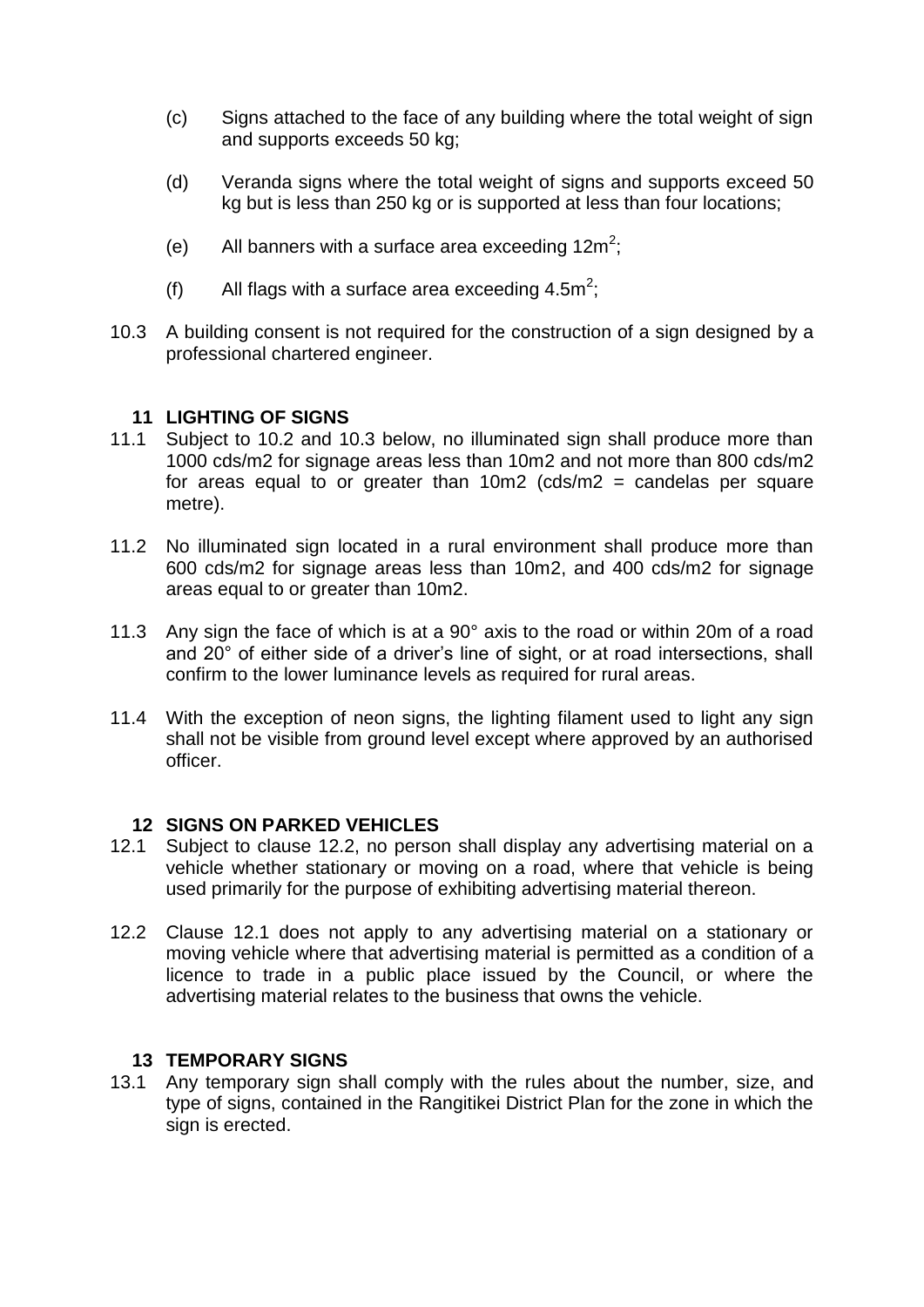- 13.2 No election signs shall be placed on any reserve or public place except those specifically approved by Council for such purpose or otherwise in conformity with any Electoral Regulations currently in force.
- 13.3 Except with the permission of an authorised officer temporary signs shall not be attached in any way to poles, fences, street furniture or other public utilities on any public place.
- 13.4 No person shall on any land or premises commence or continue to display, fix, erect, re-erect or alter the construction of, or permit, suffer or allow any other person to commence or continue to display, fix, erect, re-erect or alter the construction of:
	- (a) Any temporary sign advertising land or premises for sale, auction or lease after one calendar month after the date of settlement; or
	- (b) Any temporary sign (other than a sign advertising land or premises for sale, auction or lease) for more than 2 days following completion of the event to which the sign relates.
- 13.5 An authorised officer of the Council may grant an extension to the time limits specified by 13.4.

## **14 EXEMPTIONS**

- 14.1 Where a sign lawfully existed prior to the coming into force of this bylaw, but it does not comply with the performance standards of this bylaw it may remain in place and be repaired, altered or maintained, provided that such work does not increase its physical size or the extent of its non-compliance with the bylaw. Every sign shall be removed at the expiry time set as a consent condition.
- 14.2 A sign that does not comply with the requirements of this bylaws and is not a sign referred to in clause 14.1 above, shall be removed or otherwise made to comply within 6 months of adoption of this bylaw.

## **15 REPAIR OR REMOVAL OF SIGNS**

- 15.1 The Council or authorised officer may, by notice in writing require the owner, occupier or lessee of any land on which any unsightly, non-complying, unsafe or unauthorised sign is located, to repair or remove such sign within a period stated in such notice.
- 15.2 Where the owner or user of a sign, or the owner of land on or over which a sign is located, receives a notice given under clause 15.1 above, that person shall comply with the requirements of the notice within the time specified in the notice.
- 15.3 Where any person has been requested to pull down, alter or remove any noncomplying, unsafe or unauthorised sign, that sign shall not be altered or replaced unless the altered or replacement sign complies with this bylaw.